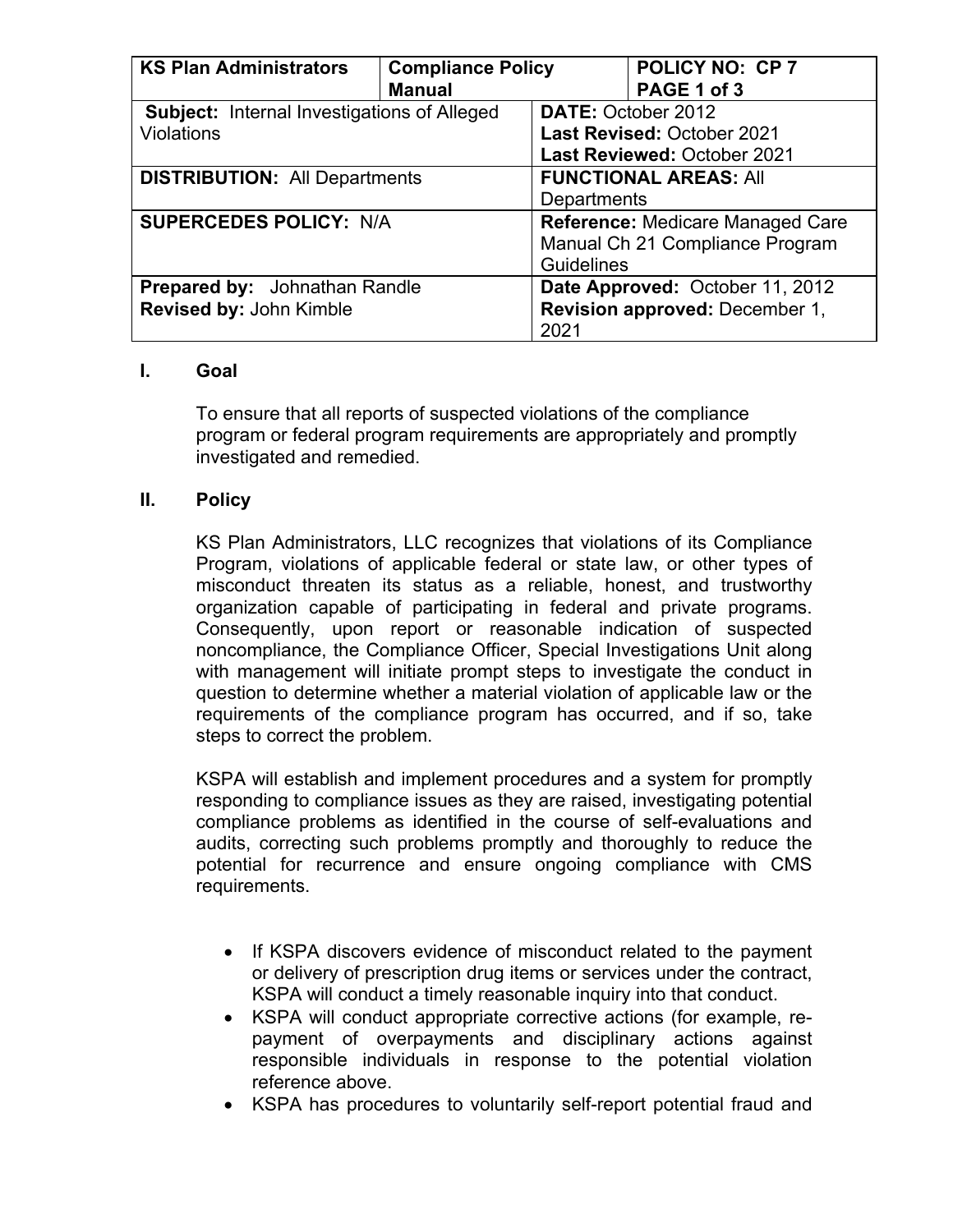| <b>KS Plan Administrators</b><br><b>Compliance Policy</b> |               |                                   | <b>POLICY NO: CP 7</b> |
|-----------------------------------------------------------|---------------|-----------------------------------|------------------------|
|                                                           | <b>Manual</b> |                                   | PAGE 2 of 3            |
| <b>Subject:</b> Internal Investigations of Alleged        |               | DATE: October 2012                |                        |
| <b>Violations</b>                                         |               | <b>Last Revised: October 2021</b> |                        |
|                                                           |               | Last Reviewed: October 2021       |                        |

misconduct related to the program to CMS, or its designee.

As appropriate, such steps to investigate misconduct will include the following:

|                | <b>Procedure / Guidelines for Compliance</b>                                                                                                                                                                                                                                                                                                                                       | <b>Responsible</b>                                                                                    |
|----------------|------------------------------------------------------------------------------------------------------------------------------------------------------------------------------------------------------------------------------------------------------------------------------------------------------------------------------------------------------------------------------------|-------------------------------------------------------------------------------------------------------|
|                |                                                                                                                                                                                                                                                                                                                                                                                    | <b>Party</b>                                                                                          |
| 1 <sub>1</sub> | All reports of any alleged misconduct that may rise to the<br>level of fraud and abuse will immediately be<br>communicated to the Compliance Officer or the special<br>investigations unit. Reporting may be anonymous.<br>Reports may be made without fear of retaliation. Reports<br>may be submitted via the Hotline.                                                           | <b>ALL KSPA</b><br>Employees'<br>Supervisors,<br>Managers,<br>Subsidiaries,<br>Affiliates,<br>Vendors |
| 2.             | Such reports will be investigated as soon as reasonably<br>possible, however, no later than 14 days following the<br>receipt of the report, information, or complaint regarding<br>the potential noncompliance. The Compliance Officer will<br>begin the investigation and obtain the support and<br>direction of Compliance Committee/management as<br>necessary and appropriate. | Compliance                                                                                            |
| 3.             | Depending upon the nature of the alleged violations, an<br>internal investigation will include interviews and a review<br>of relevant documents.                                                                                                                                                                                                                                   | Compliance,<br>Special<br>Investigations<br>Unit                                                      |
| 4.             | For violations that are severe upon initial review, the<br>Compliance Officer will engage outside counsel, auditors,<br>or other experts to assist in the investigation.                                                                                                                                                                                                           | Compliance,<br>Special<br>Investigations<br>Unit                                                      |
| 5.             | All employees are required to cooperate fully in all<br>compliance investigations. Failure to cooperate in an<br>investigation may lead to disciplinary action. Intimidation<br>or retaliation against any employee who cooperates in a<br>compliance investigation is strictly prohibited and will lead<br>to disciplinary action up to and including termination.                | Compliance                                                                                            |
| 6.             | Records of the investigation will contain documentation of<br>the alleged violation, a description of the investigative<br>process, copies of interview notes and key documents, a<br>log of the witnesses interviewed and the documents<br>reviewed the results of the investigation, e.g., any<br>disciplinary action taken, and the corrective action<br>implemented.           | Compliance                                                                                            |
| 7.             | The Compliance Officer or SIU Investigator will take                                                                                                                                                                                                                                                                                                                               | Compliance,                                                                                           |